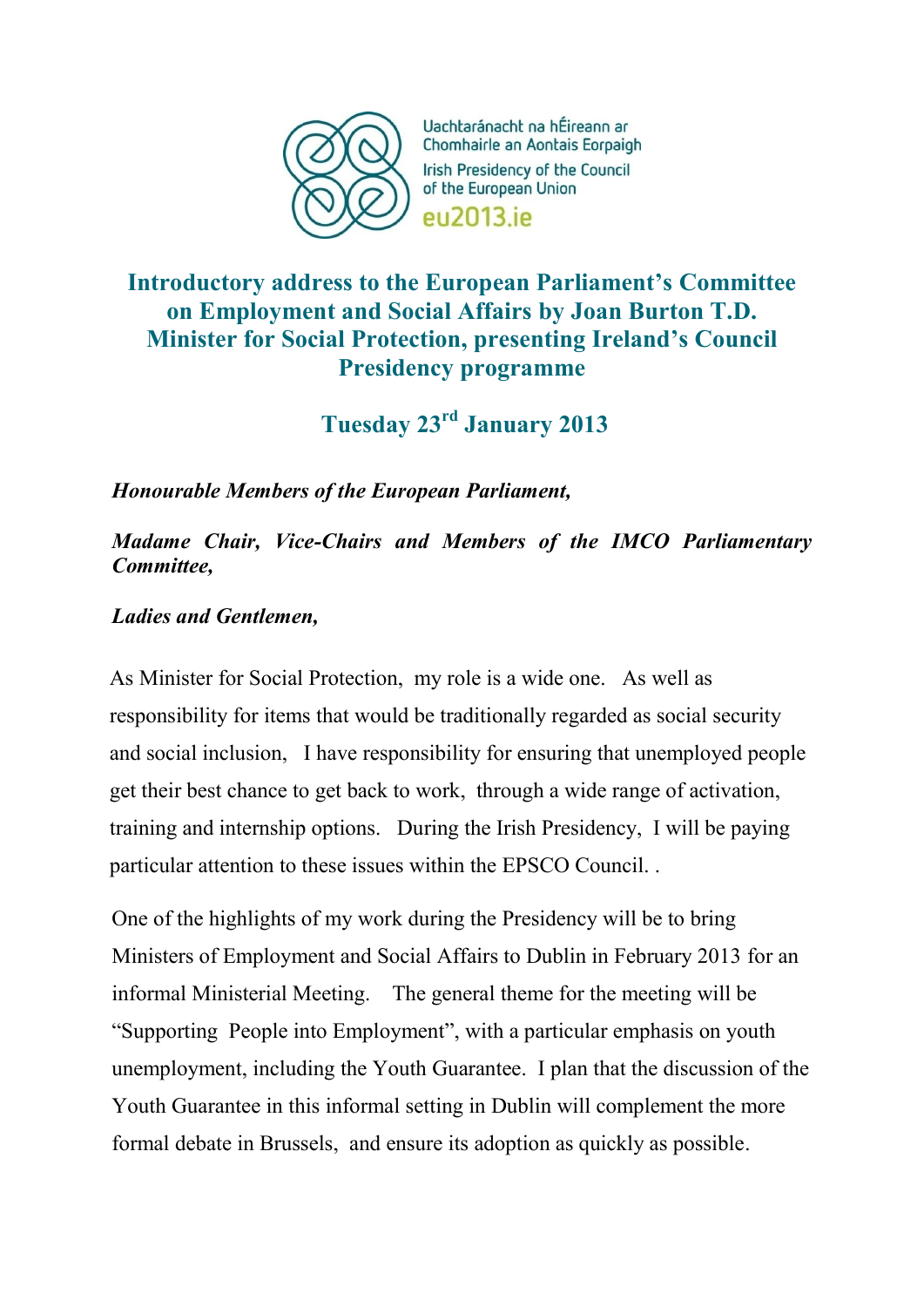The informal will also include discussions on the Public Employment Services across Europe, skills, jobless households, the engagement of older women in the labour force as well as meetings with the Social Partners and with the Social Platform at a European level.

### **Youth Guarantee**

Turning now to the formal Council programme, I have identified the Recommendation on the Youth Guarantee as one of my particular priorities. Europe must respond to the threat that high unemployment poses to our young people, both now and in their future working lives. The scarring impacts of youth unemployment will be with us for decades if we don't act urgently. We are determined to reach an agreement on the text as soon as possible.

In order to reach a compromise, we fully recognise that the various positions will have to take into account the different starting points of each Member State. The diversity of their institutional set-up and the capacity of the various labour market participants, as well as financial and budgetary constraints will have to be considered. What will count in the end is the commitment and actions of Member States to implement the guarantee so that tangible results can soon be achieved.

We strongly welcome Parliament's interest on this issue, expressed in various resolutions over recent years and most recently in your debate in Strasbourg last Monday evening. Parliament will have noted that the proposal is for a Council Recommendation, and as such, it will not be legally binding on Member States. The objective of the Presidency is, however, to ensure that Member States fully identify their youth employment objectives and policies in the text, and will therefore implement it in the interest of their younger population.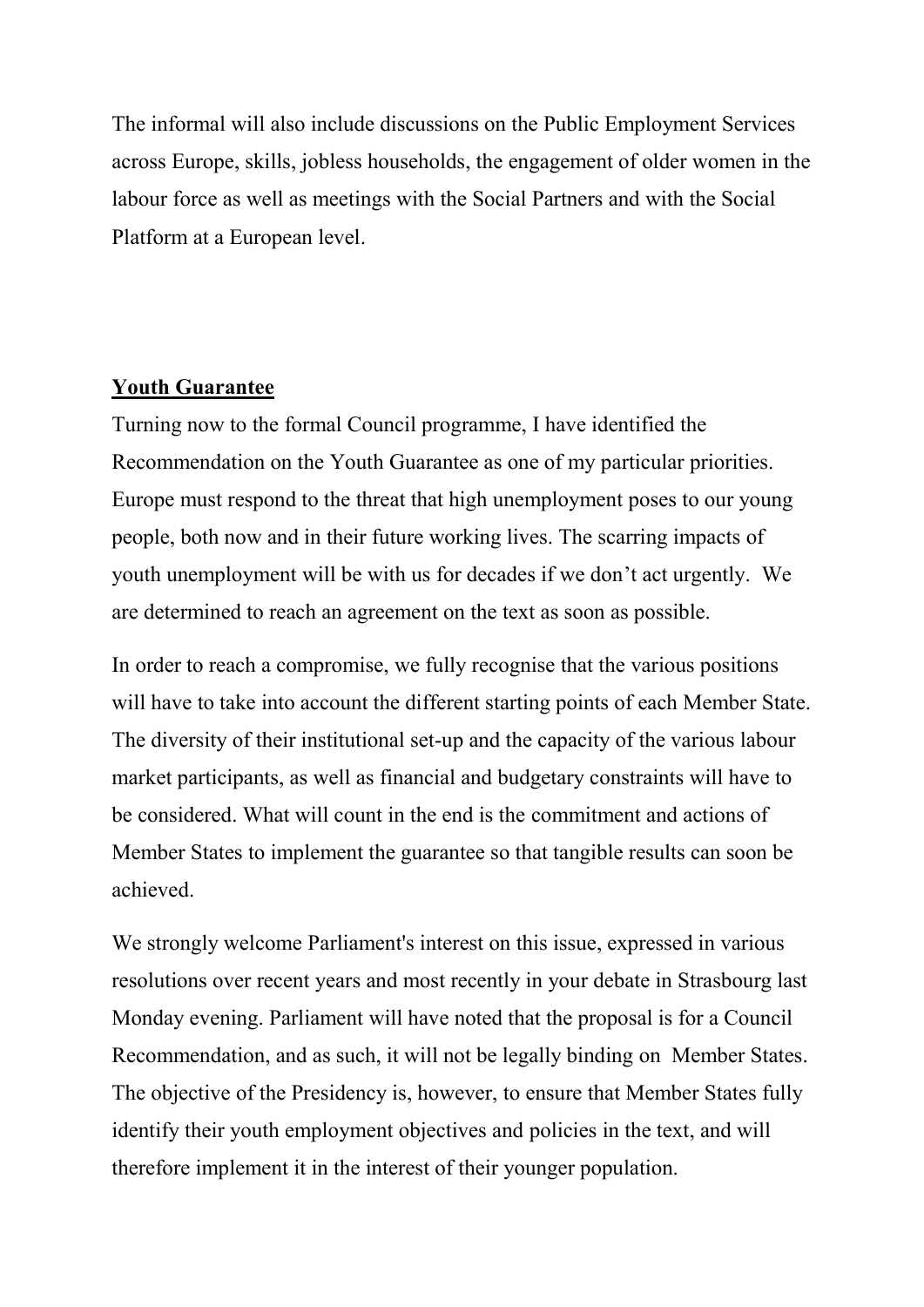We look forward to hearing the Parliament's views on the Youth Guarantee to be taken into account in the best possible way when the Council finalises the text of the Recommendation.

### **Fund for European Aid for the Most Deprived**

As you know, the Commission has published a proposal for a new scheme of aid for Europe's most deprived citizens. The Irish Presidency has the aim of achieving agreement in Council and with the Parliament to enable implementation of this regulation by the  $1<sup>st</sup>$  January 2014.

The level of funding is, of course, dependent on the successful outcome of negotiations on the Multi-annual Financial Framework.

While this is a successor to the EU's Food Aid Programme, this new proposal is about much more than food aid and includes a requirement that the bodies providing the assistance must have a social inclusion focus. The Presidency is committed to working with the Council and negotiating and co-operating with the Parliament in order that the earliest possible decision can be achieved.

# **Minimum Requirement for Improving the Acquisition and Preservation of Supplementary Pension Rights.**

All of our social protection systems are challenged by the demographic aging. The reforms adopted or envisaged by most Member States are moving towards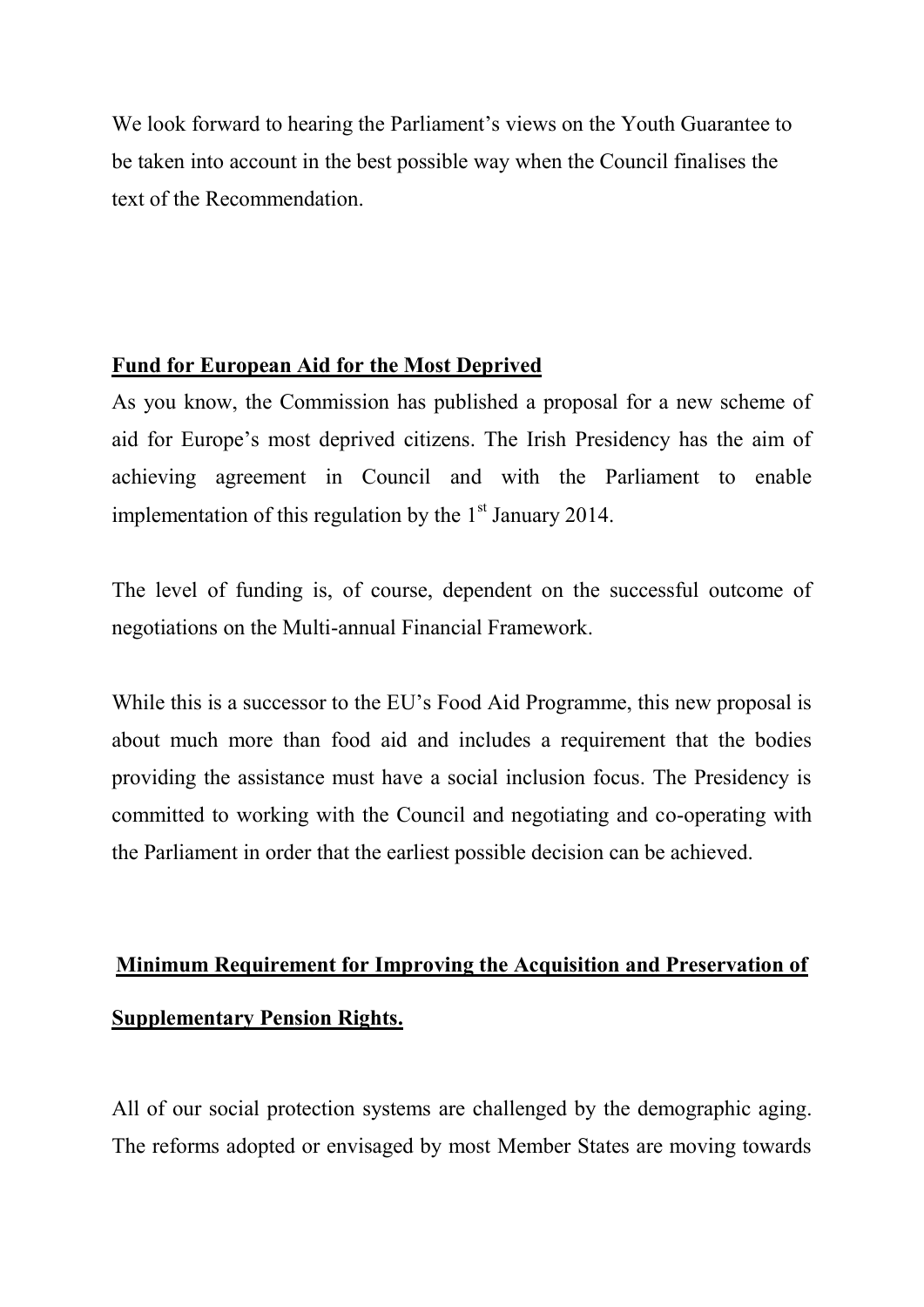the further development of supplementary schemes. It is, therefore, urgent to ensure that the rules governing the operation of these schemes support the freedom of movement of workers across Member States.

The proposed Directive on minimum requirements for enhancing worker mobility by improving the acquisition and preservation of supplementary pension rights (the so-called 'Portability Directive') goes back some years. Various Presidencies have made intensive efforts to reach agreement in Council on this dossier. The Irish Presidency will seek to make progress despite the difficulties experienced to date, in particular because of the increasing necessity for this directive. Labour market mobility is more important than ever given the economic crisis, high levels of unemployment and imbalances in employment opportunities across the EU. Also, supplementary pensions are growing in importance both in relative and nominal terms in many parts of the EU, and therefore are increasingly significant in the context of free movement of workers.

I know that the European Parliament has passed a resolution in Jan 2011 that Members States must act to address issues of pension portability. Building on the work of the Cyprus Presidency, the Irish Presidency is determined to move this dossier forward through intensive discussions at the level of the Working Party.

### **Europe 2020 and the European Semester**

As Minister Bruton has already signalled, the Irish Presidency will seek to ensure that the EPSCO Council plays an effective role in the semester process. The Irish Presidency considers that the main strength of the European Semester is its holistic approach and we have worked closely with all parties to ensure